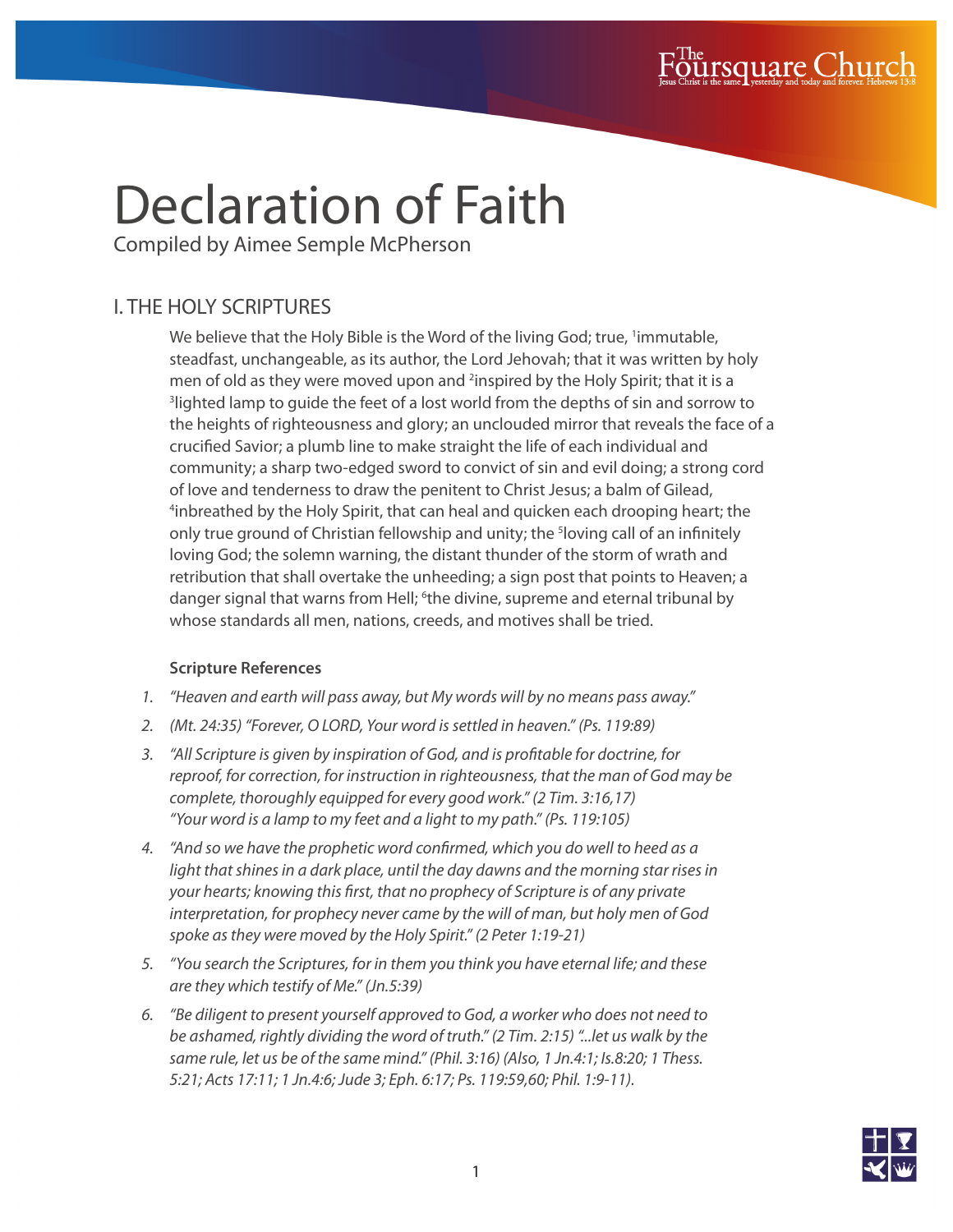## II. THE ETERNAL GODHEAD

We believe that there is <sup>1</sup>but one true and living God; maker of heaven and earth and all that is in them; the Alpha and Omega, who ever was, and is and shall be, time without end, Amen; that He is infinitely holy, mighty, tender, loving and glorious; worthy of all possible love and honor, confidence and obedience, majesty, dominion and might, both now and forever; and that in the unity of the Godhead there are three, equal in every divine perfection executing distinct but harmonious offices in the great work of redemption.

**The Father** — Whose glory is so exceeding bright that mortal man cannot look <sup>2</sup>upon His face and live, <sup>3</sup>but whose heart was so filled with love and pity for His lost and sin-benighted children that He freely gave His only begotten Son to redeem and reconcile them unto Himself.

**The Son** — 4Co-existent and co-eternal with the Father, who, conceived by the Holy Spirit and <sup>5</sup>born of the Virgin Mary took upon Himself the form of man, bore our sins, carried our sorrows, and by the shedding of His precious blood upon the cross of Calvary, purchased redemption for all that would believe upon Him: then, bursting the bonds of death and hell rose from the grave and ascended on high leading captivity captive, <sup>6</sup>that as the great mediator between God and man, He might stand at the right hand of the Father making intercession for those whom He laid down His life.

The Holy Spirit — The <sup>7</sup>third person of the Godhead, the Spirit of the Father shed abroad, omnipotent, omnipresent, performing an inexpressibly important mission upon earth, convicting of sin, of righteousness, and of judgment, <sup>8</sup>drawing sinners to the Savior, rebuking, pleading, searching, comforting, guiding, quickening, teaching, glorifying, baptizing and enduing with power from on high those who yield to His tender ministrations, preparing them for the great day of the Lord's appearing.

- *1. "...Before Me there was no God formed, Nor shall there be after Me." (Is. 43:10) "Is there a God besides Me? Indeed there is no other Rock; I know not one." (Is. 44:8)*
- *2. "...You cannot see My face; for no man shall see Me, and live." (Ex. 33:20)*
- *3. "For God so loved the world that He gave His only begotten Son, that whoever believes in Him should not perish but have everlasting life." (Jn. 3:16)*
- *4. "In the beginning was the Word, and the Word was with God, and the Word was God. He was in the beginning with God. All things were made through Him, and without Him nothing was made that was made." (Jn. 1:1-3) (Also Job 38:4-7)*
- *5. "Behold, the virgin shall be with child, and bear a Son, and they shall call His name Immanuel..." (Mt. 1:23)*

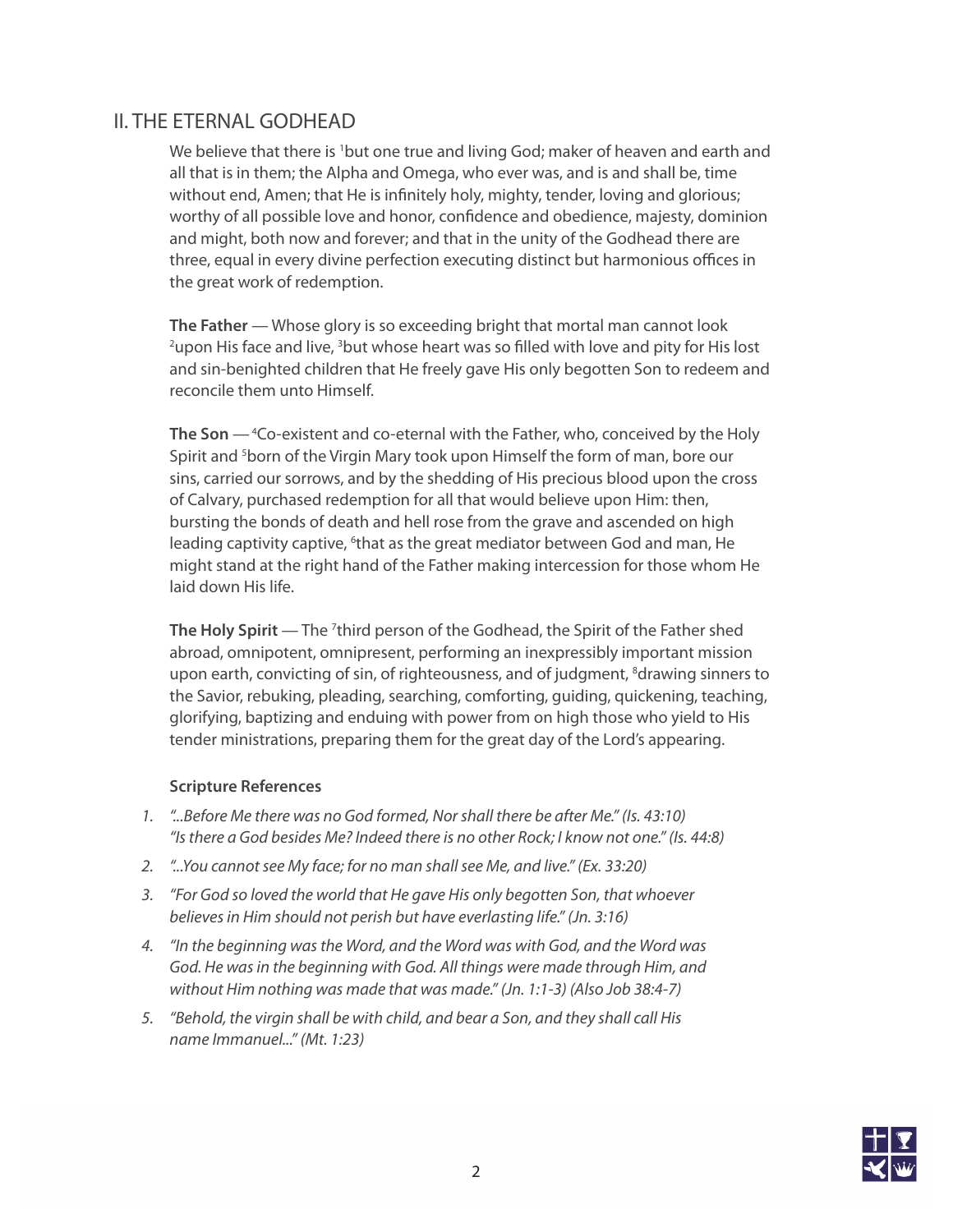- *6. "I, even I, am the LORD, and besides Me there is no savior." (Is. 43:11) "For there is one God and one Mediator between God and men, the Man Christ Jesus, who gave Himself a ransom for all..." (1 Tim.:2:5, 6a) "For through Him we both have access by one Spirit to the Father." (Eph. 2:18)*
- *7. "For there are three that bear witness in heaven: the Father, the Word, and the Holy Spirit, and these three are one." (1 Jn. 5:7)*
- *8. "But when the Helper comes whom I shall send to you from the Father, the Spirit of truth who proceeds from the Father, He will testify of Me." (Jn. 15:26) (Also, 2 Cor. 13:14; Mt. 28:19; Rom. 8:11; Jn. 16:7-14)*

## III. THE FALL OF MAN

We believe that man was <sup>1</sup>created in the image of God, before whom he walked in holiness and purity, but that by voluntary disobedience and transgression, he fell from the Eden of purity and innocence to the depths of sin and iniquity, and <sup>2</sup>that in consequence of this, all mankind are sinners sold unto Satan, <sup>3</sup>sinners not by constraint but by choice, shapen in iniquity and <sup>4</sup>utterly void by nature of that holiness required by the law of God, positively inclined to evil, <sup>5</sup>guilty and without excuse, justly deserving the condemnation of a just and holy God.

- *1. " So God created man in His own image." (Gn. 1:27)*
- *2. "Therefore, just as through one man sin entered the world, and death through sin, and thus death spread to all men, because all sinned" (Rom. 5:12) "...by one man's disobedience many were made sinners..." (Rom. 5:19) Also, Jn.3:6; Ps. 51:5; Rom. 5:15-19;8:7)*
- *3. "We have turned, every one, to his own way;" (Is. 53:6) (Also, Gen. 6:12; 3:9-19)*
- *4. "among whom also we all once conducted ourselves in the lusts of our flesh, fulfilling the desires of the flesh and of the mind, and were by nature children of wrath, just as the others." (Eph. 2:3) (See Rom. 1:18,32; 2:1-16; Mt. 20:15; Gal. 3:10; Ez.18:19,20)*
- *5. "...so that they are without excuse." (Rom. 1:20) "...that every mouth may be stopped, and all the world may become guilty before God." (Rom. 3:19) (Also, Gal. 3:22)*

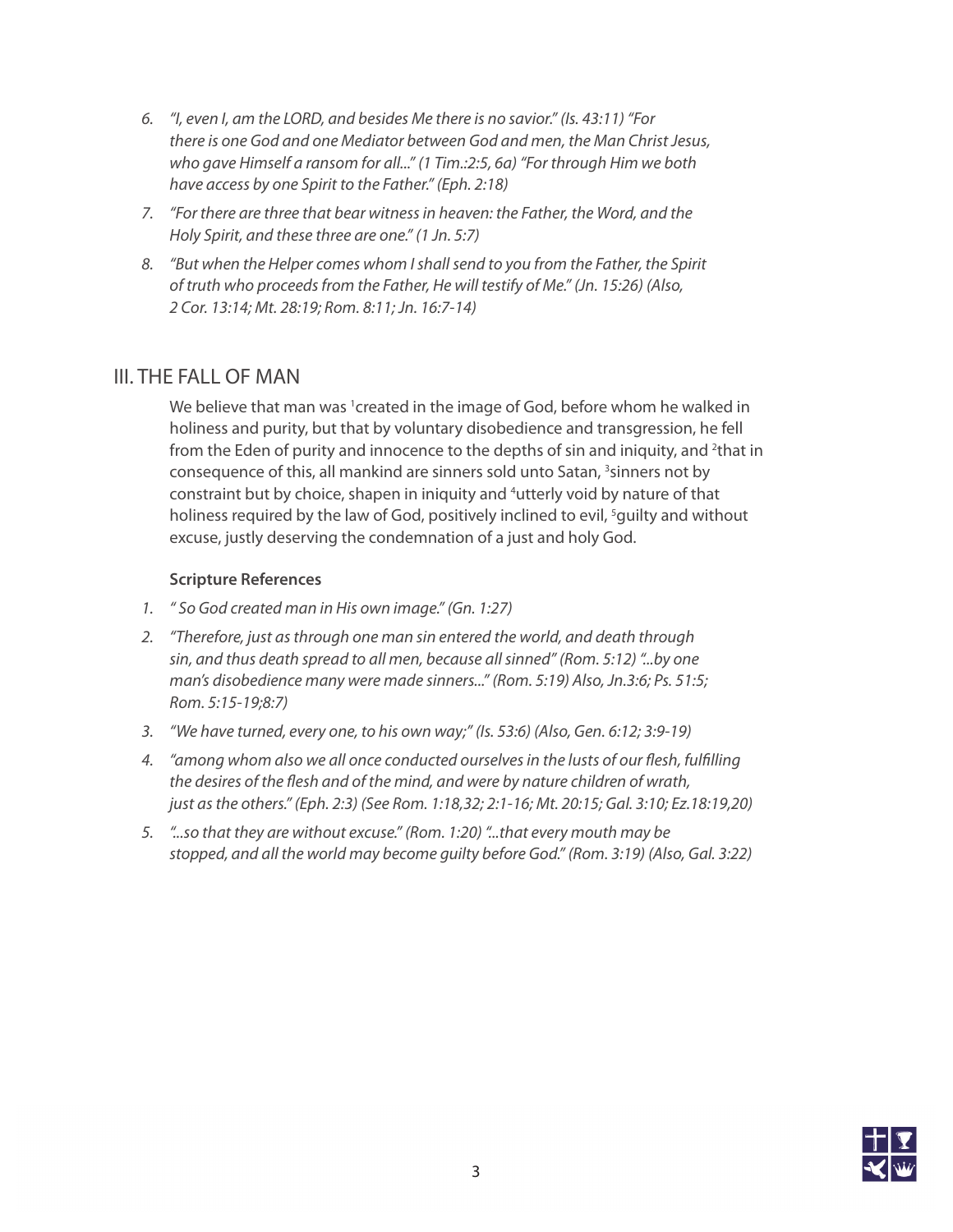## IV. THE PLAN OF REDEMPTION

We believe that <sup>1</sup>while we were yet sinners Christ died for us, the Just for the unjust; 2 freely, and by divine appointment of the Father, taking the sinner's place, bearing his sins, receiving his condemnation, dying his death, <sup>3</sup>fully paying his penalty, and signing with His life's blood, the pardon of every one who should believe upon Him; <sup>4</sup>that upon simple faith and acceptance of the atonement purchased on Mount Calvary, <sup>5</sup>the vilest sinner may be cleansed of his iniquities and made whiter than driven snow.

#### **Scripture References**

- *1. "But He was wounded for our transgressions, He was bruised for our iniquities; The chastisement for our peace was upon Him, And by His stripes we are healed." (Is. 53:5)*
- *2. "who gave Himself for us, that He might redeem us from every lawless deed and purify for Himself His own special people, zealous for good works." (Titus 2:14)*
- *3. "Let the wicked forsake his way, And the unrighteous man his thoughts; Let him return to the LORD, And He will have mercy on him; And to our God, For He will abundantly pardon." (Is. 55:7)*
- *4. "Therefore He is also able to save to the uttermost those who come to God through Him, since He always lives to make intercession for them." (Heb. 7:25)*
- *5. ""Come now, and let us reason together,' Says the LORD, 'Though your sins are like scarlet, They shall be as white as snow; Though they are red like crimson, They shall be as wool.'" (Is. 1:18)*

## V. SALVATION THROUGH GRACE

We believe that <sup>1</sup>the salvation of sinners is wholly through grace; <sup>2</sup>that we have no righteousness or <sup>3</sup>goodness of our own <sup>4</sup>wherewith to seek divine favor, and must come, therefore, throwing ourselves upon the <sup>5</sup>unfailing mercy and love of Him who bought us and washed us in His own blood, <sup>6</sup>pleading the merits and the righteousness of Christ the Savior, standing upon His word and accepting the <sup>7</sup>free gift of love and pardon.

- *1. "For by grace you have been saved..." (Eph. 2:8)*
- *2. "'There is none righteous, no, not one:'"(Rom. 3:10)*
- *3. "...all have sinned and fall short of the glory of God." (Rom. 3:23)*
- *4. "But we are all like an unclean thing, And all our righteousnesses are like filthy rags; We all fade as a leaf, And our iniquities, like the wind, Have taken us away." (Is. 64:6)*
- *5. "Most assuredly, I say to you, he who believes in Me has everlasting life." (Jn. 6:47)*
- *6. "But now in Christ Jesus you who once were far off have been brought near by the blood of Christ." (Eph. 2:13)*
- *7. "For the wages of sin is death, but the gift of God is eternal life in Christ Jesus our Lord." (Rom. 6:23)*

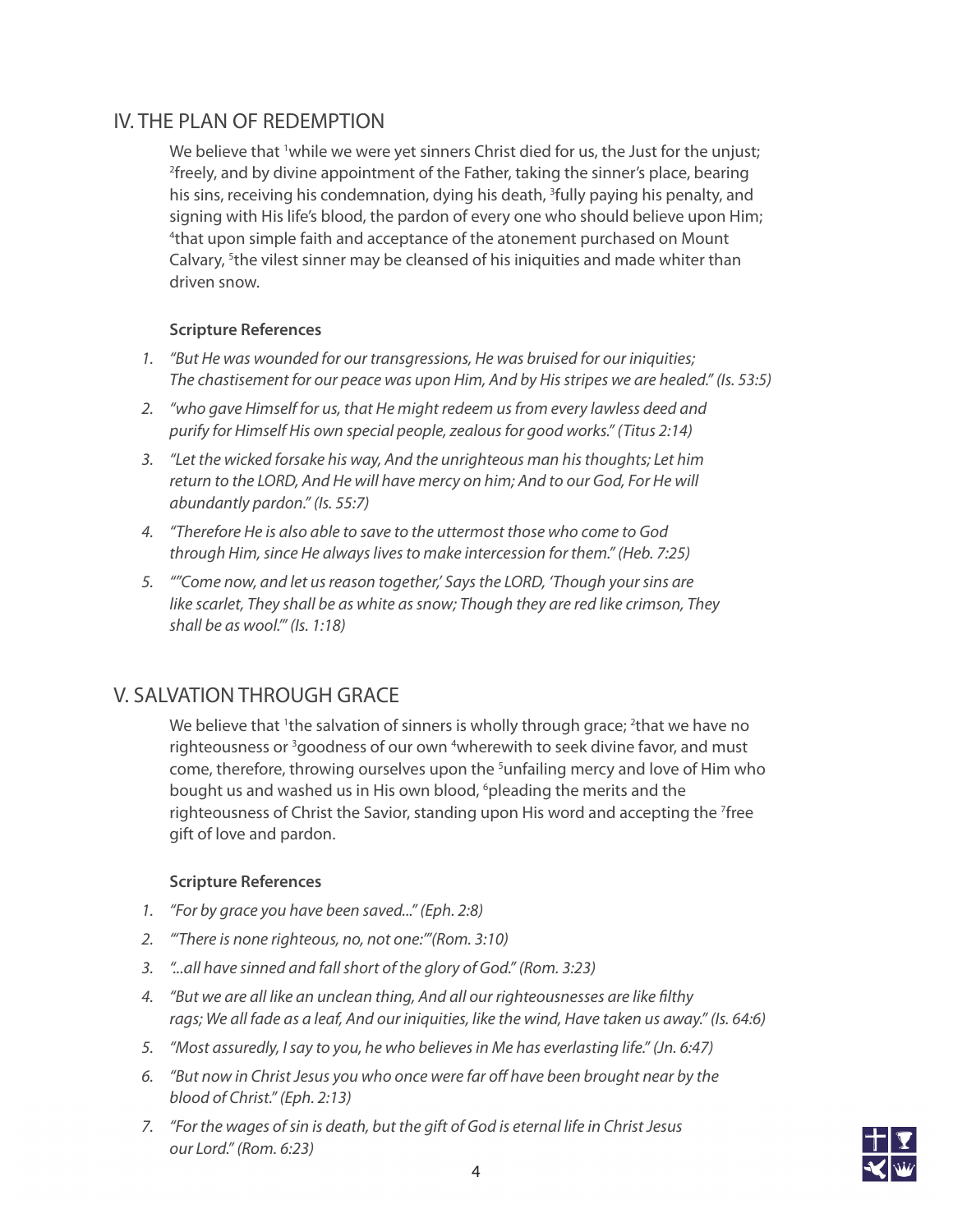## VI. REPENTANCE AND ACCEPTANCE

We believe that <sup>1</sup>upon sincere repentance, godly sorrow for sin, and a whole-hearted acceptance of the Lord Jesus Christ, they who call upon Him may be <sup>2</sup>justified by faith, through His precious blood and <sup>3</sup>that in place of condemnation they may have 4 the most blessed peace, assurance and favor with God; that with open arms of mercy and pardon the Savior waits to receive each penitent who will in unfeigned contrition and <sup>5</sup>supplication for mercy, open the door of his heart and accept Him as Lord and King.

#### **Scripture References**

- *1. "If we confess our sins, He is faithful and just to forgive us our sins and to cleanse us from all unrighteousness." (1 Jn. 1:9)*
- *2. "Therefore, having been justified by faith, we have peace with God through our Lord Jesus Christ, through whom also we have access by faith into this grace in which we stand, and rejoice in hope of the glory of God." (Rom. 5:1,2)*
- *3. "There is therefore now no condemnation to those who are in Christ Jesus, who do not walk according to the flesh, but according to the Spirit." (Rom. 8:1)*
- *4. "'To give knowledge of salvation to His people By the remission of their sins, Through the tender mercy of our God, With which the Dayspring from on high has visited us; To give light to those who sit in darkness and the shadow of death, To guide our feet into the way of peace.'" (Lk. 1:77-79)*
- *5. "...the one who comes to Me I will by no means cast out." (Jn. 6:37)*

## VII. THE NEW BIRTH

We believe that the change which takes place in the heart and life at conversion is a very real one; <sup>1</sup>that the sinner is then born again in such a glorious and transforming manner <sup>2</sup>that the old things are passed away and all things are become new; insomuch that the things once most desired are now abhorred, while the things once abhorred are now held most sacred and dear; and that now <sup>3</sup>having imputed to him the righteousness of the Redeemer and having received of the Spirit of Christ, new desires, new aspirations, new interests, and a new perspective on life, time and eternity, fills the blood-washed heart <sup>4</sup>so that his desire is now to openly confess and serve the Master, seeking ever those things which are above.

- *1. "...unless one is born again, he cannot see the kingdom of God." (Jn. 3:3)*
- *2. "Therefore, if anyone is in Christ, he is a new creation; old things have passed away; behold, all things have become new." (2 Cor. 5:17)*
- *3. "I have been crucified with Christ; it is no longer I who live, but Christ lives in me; and the life which I now live in the flesh I live by faith in the Son of God, who loved me and gave Himself for me." (Gal. 2:20) "being justified freely by His grace through the redemption that is in Christ Jesus, whom God set forth as a propitiation*

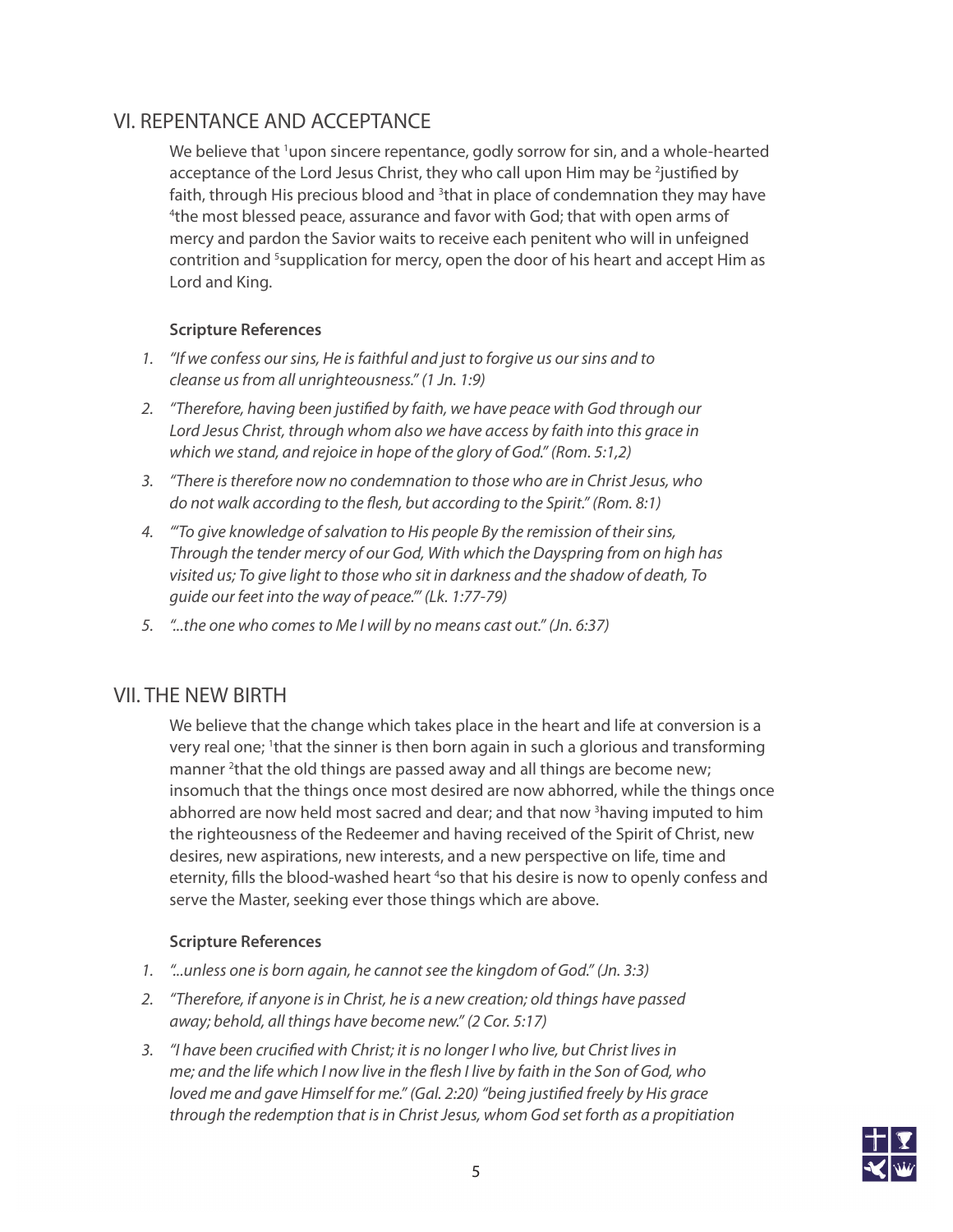*by His blood, through faith, to demonstrate His righteousness, because in His* forbearance God had passed over the sins that were previously committed." (Rom. 3:24,25)

4. "Blessed is the man Who walks not in the counsel of the ungodly, Nor stands in the path of sinners, Nor sits in the seat of the scornful; But his delight is in the law of the LORD, and in His law he meditates day and night." (Ps. 1:1,2)

## VIII. DAILY CHRISTIAN LIFE

We believe that having been cleansed by the precious blood of Jesus Christ and having received the witness of the Holy Spirit at conversion, <sup>1</sup>it is the will of God that we be sanctified daily and <sup>2</sup>become partakers of His holiness; <sup>3</sup>growing constantly stronger in faith, power, prayer, love and service, first as babies desiring the sincere milk of the Word; <sup>4</sup>then as dear children walking humbly, seeking diligently the hidden life, <sup>5</sup>where self decreases and Christ increases; then as strong men having on the whole armor of God, <sup>6</sup>marching forth to new conquests in His name beneath His blood-stained banner, ever living a patient, sober, unselfish, godly life that will be a true reflection of the Christ within.

#### **Scripture References**

- *1. "For this is the will of God, your sanctification..." (1 Thess. 4:3) "Now may the God of peace Himself sanctify you completely; and may your whole spirit, soul, and body be preserved blameless at the coming of our Lord Jesus Christ." (1 Thess. 5:23)*
- *2. "Therefore, having these promises, beloved, let us cleanse ourselves from all filthiness of the flesh and spirit, perfecting holiness in the fear of God." (2 Cor. 7:1)*
- *3. "But the path of the just is like the shining sun, That shines ever brighter unto the perfect day." (Prov. 4:18)*
- *4. "Therefore, leaving the discussion of the elementary principles of Christ, let us go on to perfection..." (Heb. 6:1)*
- *5. "For those who live according to the flesh set their minds on the things of the flesh, but those who live according to the Spirit, the things of the Spirit." (Rom. 8:5)*
- *6. "A highway shall be there, and a road, And it shall be called the Highway of Holiness. The unclean shall not pass over it, But it shall be for others. Whoever walks the road, although a fool, Shall not go astray." (Is. 35:8) (Also, 1 Peter 2:2)*

# IX. WATER BAPTISM AND THE LORD'S SUPPER

We believe that water baptism 1in the name of the Father and of the Son and of the Holy Ghost, according to the command of our Lord, is a blessed outward sign of an inward work; a beautiful and solemn emblem reminding us that even as our Lord died upon the cross of Calvary <sup>2</sup>so we reckon ourselves now dead indeed unto sin, and the old nature nailed to the tree with Him; and that even as He was taken down from the tree and buried, <sup>3</sup>so we are buried with Him by baptism into death: that like as Christ was raised up from the dead by the glory of the Father, even so we should walk in newness of life.

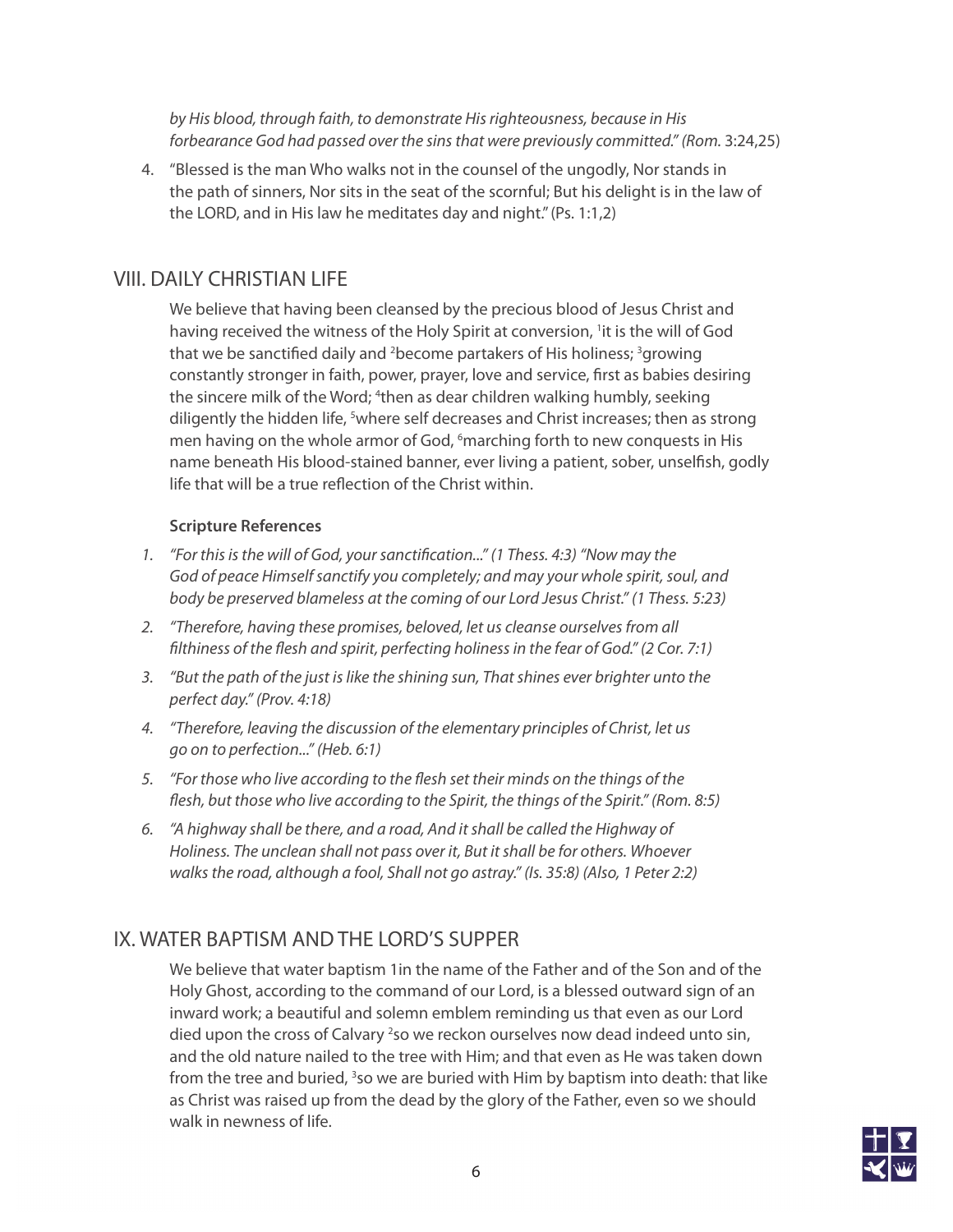We believe in the <sup>4</sup> commemoration and observing of the Lord's supper by the sacred use of the broken bread, a precious type of the Bread of Life, even Jesus Christ, whose body was broken for us; and by the juice of the vine, a blessed type which should ever remind the participant of the shed blood of the Savior who is the true vine of which His children are the branches; that this ordinance is a glorious rainbow that spans the gulf of years between Calvary and the coming of the Lord, when in the Father's kingdom, He will partake anew with His children; and that the serving and receiving of this blessed sacrament should be ever preceded by the most solemn heart-searching, <sup>5</sup>self-examination, forgiveness and love toward all men, that none partake unworthily and drink condemnation to his own soul.

#### **Scripture References**

- *1. "Go therefore and make disciples of all the nations, baptizing them in the name of the Father and of the Son and of the Holy Spirit." (Mt. 28:19) (Also, Acts 2:37,38; Gal. 3:27,28)*
- *2. "Therefore we were buried with Him through baptism into death, that just as Christ was raised from the dead by the glory of the Father, even so we also should walk in newness of life." (Rom. 6:4) (Also, Col. 2:12; 1 Peter 3:20,21; Acts 22:16)*
- *3. "Then those who gladly received his word were baptized; and that day about three thousand souls were added to them." (Acts 2:41) (Also, Mt. 28:19,20)*
- *4. "For as often as you eat this bread and drink this cup, you proclaim the Lord's death till He comes." (1 Cor. 11:26) "But let a man examine himself, and so let him eat of the bread and drink of the cup." (1 Cor. 11:28)*
- *5. "Examine yourselves as to whether you are in the faith. Test yourselves." (2 Cor. 13:5)*

## X. THE BAPTISM OF THE HOLY SPIRIT

We believe that the baptism of <sup>1</sup>the Holy Spirit is the incoming of the promised Comforter in mighty and glorious fullness  $2$  to endue the believer with power from on high; to glorify and exalt the Lord Jesus; to give inspired utterance in witnessing of Him; to foster the spirit of prayer, holiness, sobriety; to equip the individual and the Church for practical, efficient, joyous, Spirit-filled soul-winning in the fields of life; and that this being still the dispensation of the Holy Spirit, the believer may have every reason to expect His incoming to be after the same <sup>3</sup>manner as that in which He came upon <sup>4</sup>Jew and Gentile alike in Bible days, and <sup>5</sup>as recorded in the Word, that it may be truly said of us as of the house of Cornelius: <sup>6</sup>the Holy Ghost fell on them as on us at the beginning.

#### **Scripture References**

*1. "And I will pray the Father, and He will give you another Helper, that He may abide with you forever–the Spirit of truth, whom the world cannot receive, because it neither sees Him nor knows Him; but you know Him, for He dwells with you and will be in you." (Jn.14:16,17)*

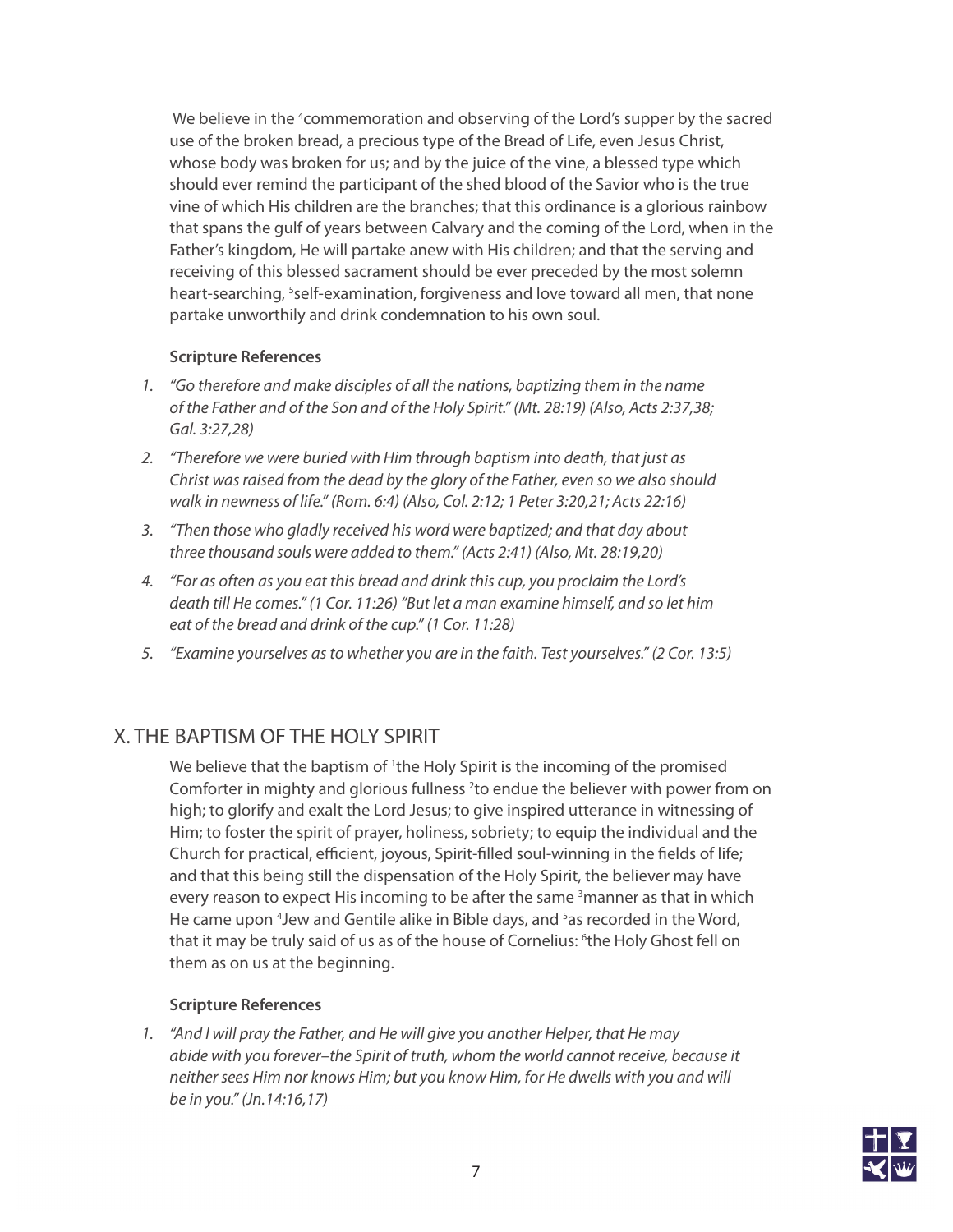- *2. "for John truly baptized with water, but you shall be baptized with the Holy Spirit not many days from now. But you shall receive power when the Holy Spirit has come upon you; and you shall be witnesses to Me in Jerusalem, and in all Judea and Samaria, and to the end of the earth." (Acts 1:5,8)*
- *3. "And they were all filled with the Holy Spirit and began to speak with other tongues, as the Spirit gave them utterance." (Acts 2:4)*
- *4. "Then they laid hands on them, and they received the Holy Spirit." (Acts 8:17)*
- *5. "While Peter was still speaking these words, the Holy Spirit fell upon all those who heard the word. And those of the circumcision who believed were astonished, as many as came with Peter, because the gift of the Holy Spirit had been poured out on the Gentiles also. For they heard them speak with tongues and magnify God." (Acts 10:44-46)*
- *6. "And when Paul had laid hands on them, the Holy Spirit came upon them, and they spoke with tongues and prophesied." (Acts 19:6) "Do you not know that you are the temple of God and that the Spirit of God dwells in you?" (1 Cor. 3:16)*

# XI. THE SPIRIT-FILLED LIFE

We believe that while the Holy Spirit is as a mighty rushing wind and as tongues of living flame that can shake and set ablaze whole communities for God, He is also as a gentle dove, <sup>1</sup>easily grieved and wounded by impiety, coldness, idle conversation, boastfulness, a judging or criticizing spirit and 2by thoughts and actions dishonoring to the Lord Jesus; that it is therefore, the will of God that we <sup>3</sup>live and walk in the Spirit, moment by moment, under the precious blood of the Lamb; <sup>4</sup>treading softly as with unshod feet in the presence of the King; being patient, <sup>s</sup>loving, truthful, sincere, prayerful, not murmuring, instant in season and out of season, serving the Lord.

- *1. "And do not grieve the Holy Spirit of God, by whom you were sealed for the day of redemption. Let all bitterness, wrath, anger, clamor, and evil speaking be put away from you, with all malice. And be kind to one another, tenderhearted, forgiving one another, even as God in Christ forgave you." (Eph. 4:30-32) "praying always with all prayer and supplication in the Spirit, being watchful to this end with all perseverance and supplication for all the saints--" (Eph. 6:18)*
- *2. "I beseech you therefore, brethren, by the mercies of God, that you present your bodies a living sacrifice, holy, acceptable to God, which is your reasonable service. And do not be conformed to this world, but be transformed by the renewing of your mind, that you may prove what is that good and acceptable and perfect will of God." (Rom. 12:1,2)*
- *3. "He who says he abides in Him ought himself also to walk just as He walked." (1 Jn. 2:6)*
- *4. "...Walk in the Spirit, and you shall not fulfill the lust of the flesh. If we live in the Spirit, let us also walk in the Spirit." (Gal. 5:16,25)*
- *5. "If anyone defiles the temple of God, God will destroy him. For the temple of God is holy, which temple you are." (1 Cor. 3:17)*

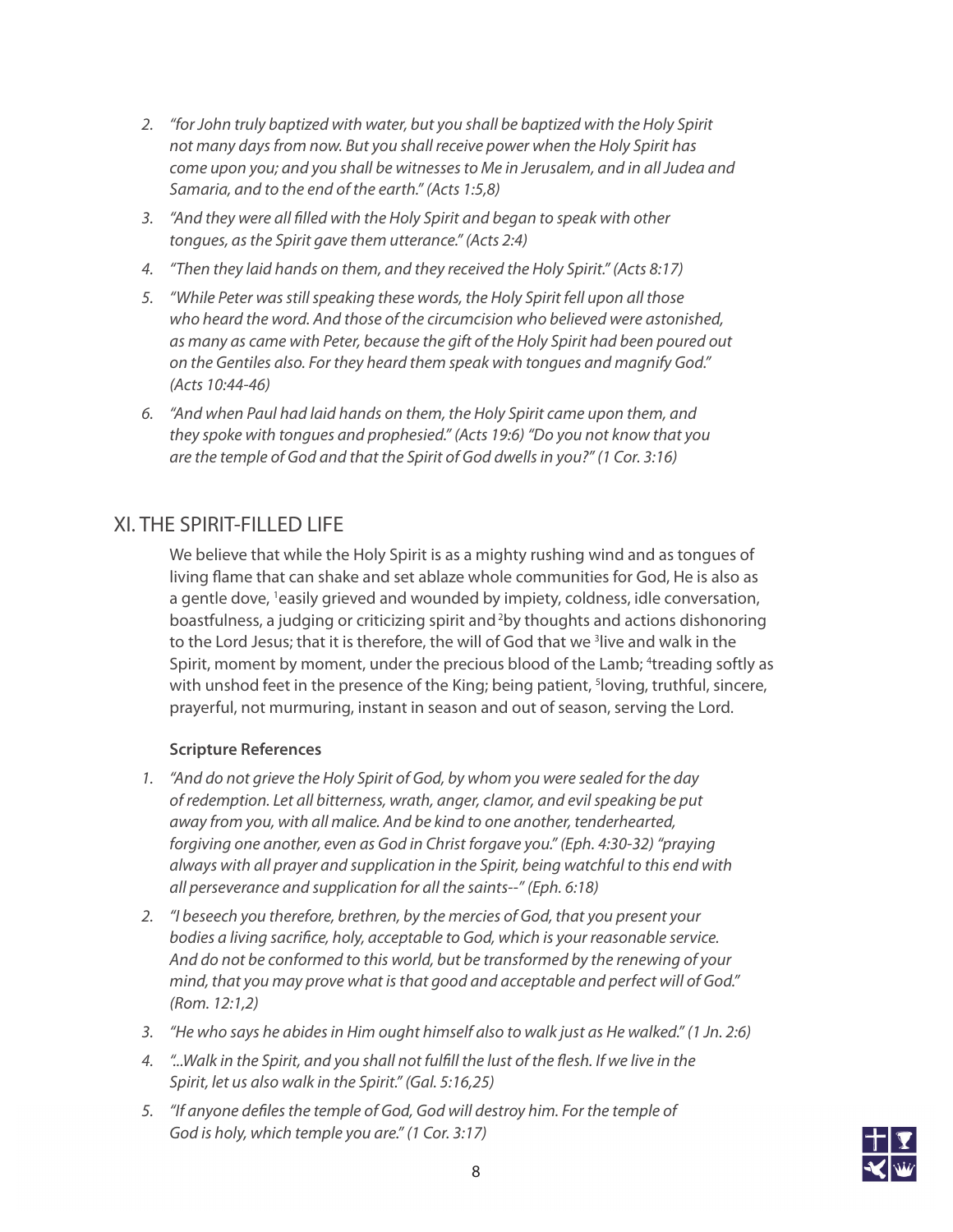## XII. THE GIFTS AND FRUIT OF THE SPIRIT

We believe that the Holy Spirit has the following <sup>1</sup>gifts to bestow upon the believing church of the Lord Jesus Christ: <sup>2</sup>wisdom, knowledge, faith, healing, miracles, prophecy, discernment, tongues, interpretation; that according to the degree of grace and faith possessed by the recipient, these gifts are divided to every man severally, as He, the Holy Spirit, wills; that they are to be most earnestly desired and coveted, <sup>3</sup>in the order and proportion wherein they prove most edifying and beneficial to the church; and <sup>4</sup>that the fruit of the Spirit: love, joy, peace, long-suffering, gentleness, goodness, faith, meekness, temperance, should be put forth, <sup>5</sup>cultivated, and diligently guarded as the resultant adornment, the constant, eloquent, and irrefutable evidence of a Spirit-filled life.

#### **Scripture References**

- *1. "Now concerning spiritual gifts, brethren, I do not want you to be ignorant:...But earnestly desire the best gifts..." (1 Cor. 12:1,31) "But one and the same Spirit works all these things, distributing to each one individually as He wills." (1 Cor. 12:11)*
- *2. "Even so you, since you are zealous for spiritual gifts, let it be for the edification of the church that you seek to excel." (1 Cor. 14:12) "For the gifts and the calling of God are irrevocable." (Rom. 11:29)*
- *3. "Having then gifts differing according to the grace that is given to us, let us use them: if prophecy, let us prophesy in proportion to our faith; or ministry, let us use it in our ministering; he who teaches, in teaching; he who exhorts, in exhortation; he who gives, with liberality; he who leads, with diligence; he who shows mercy, with cheerfulness." (Rom. 12:6-8)*
- *4. "By this My Father is glorified, that you bear much fruit; so you will be my disciples." (Jn. 15:8)*
- *5. "And even now the ax is laid to the root of the trees. Therefore every tree which does not bear good fruit is cut down and thrown into the fire." (Lk. 3:9)*

## XIII. MODERATION

We believe that <sup>1</sup>the moderation of the believer should be known of all men; that his experience and daily walk should never lead him <sup>2</sup>into extremes, fanaticism, <sup>3</sup>unseemly manifestations, back-bitings, murmurings; but that his sober, thoughtful, balanced, 4 mellow, forgiving, and zealous Christian experience should be one of steadfast uprightness, equilibrium, humility, self-sacrifice and Christ-likeness.

- *1. "Let your gentleness be known to all men. The Lord is at hand." (Phil. 4:5)*
- *2. "that we should no longer be children, tossed to and fro and carried about with every wind of doctrine...but, speaking the truth in love, may grow up in all things into Him who is the head–Christ--" (Eph. 4:14,15)*
- *3. "[Love] does not behave rudely..." (1 Cor. 13:5)*

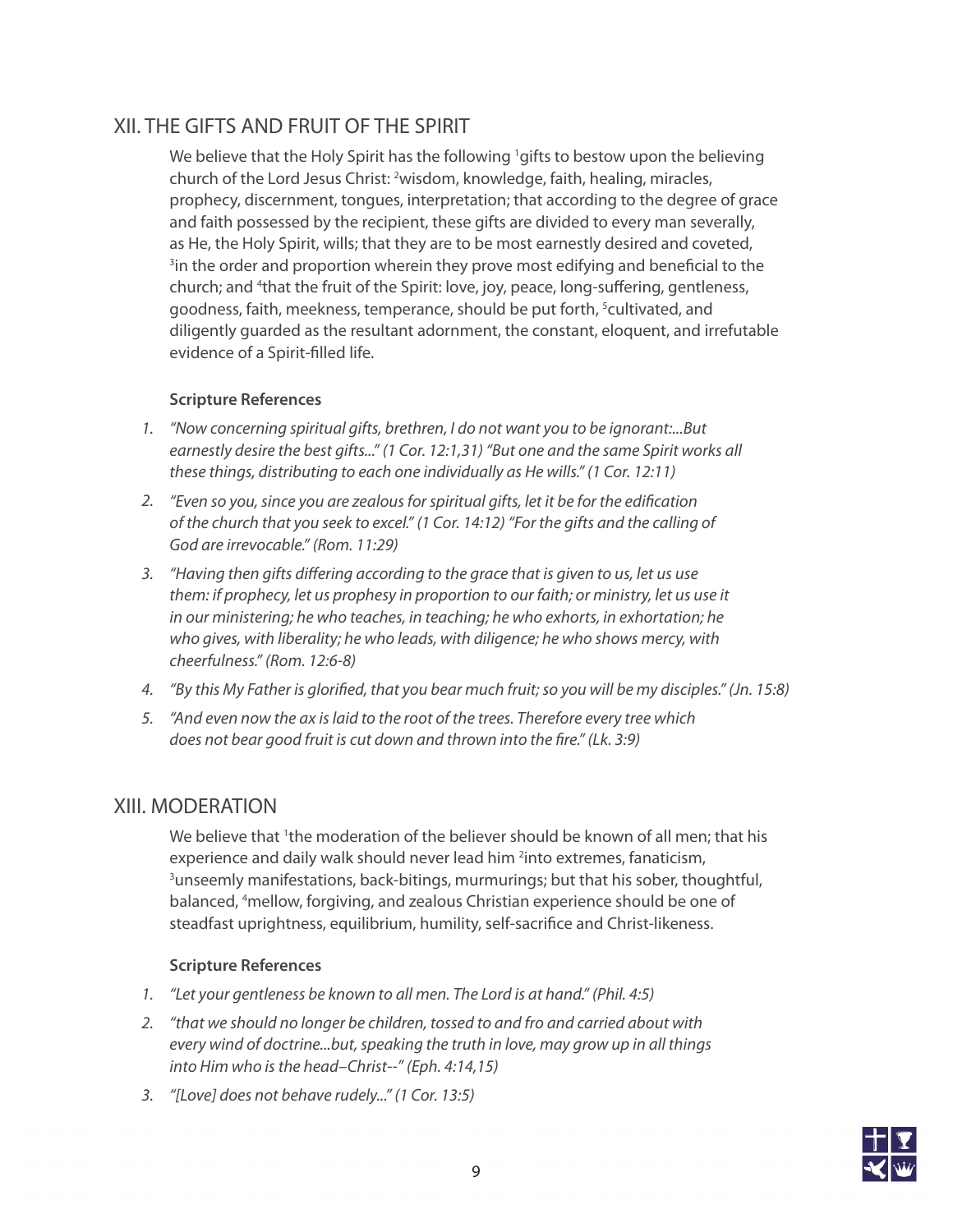*4. "Therefore, as the elect of God, holy and beloved, put on tender mercies, kindness, humility, meekness, longsuffering; bearing with one another, and forgiving one another, if anyone has a complaint against another; even as Christ forgave you, so you also must do." (Col. 3:12,13)*

## XIV. DIVINE HEALING

We believe that divine healing is the power of the Lord Jesus Christ <sup>1</sup>to heal the sick and the afflicted in answer to believing prayer; that He who is the same <sup>2</sup>yesterday, today and forever has never changed but is <sup>3</sup>still an all-sufficient help in the time of trouble, able to meet the needs of, and quicken the body into newness of life, as well as the soul and spirit in answer to the <sup>4</sup>faith of them who ever <sup>5</sup>pray with submission to His divine and sovereign will.

- *1. "'He Himself took our infirmities And bore our sicknesses.'" (Mt. 8:17)*
- *2. "For which is easier, to say, 'Your sins are forgiven you,' or to say, 'Arise and walk'"? (Mt. 9:5)*
- *3. "And these signs will follow those who believe: In My name they will cast out demons; they will speak with new tongues; they will take up serpents; and if they drink anything deadly, it will by no means hurt them; they will lay hands on the sick, and they will recover." (Mk. 16:17,18)*
- *4. "Now, Lord, look on their threats, and grant to Your servants that with all boldness they may speak Your word, by stretching out Your hand to heal, and that signs and wonders may be done through the name of Your holy Servant Jesus." (Acts 4:29,30)*
- *5. "Is anyone among you sick? Let him call for the elders of the church, and let them pray over him, anointing him with oil in the name of the Lord. And the prayer of faith will save the sick, and the Lord will raise him up. And if he has committed sins, he will be forgiven. Confess your trespasses to one another, and pray for one another, that you may be healed..." (James 5:14-16)*

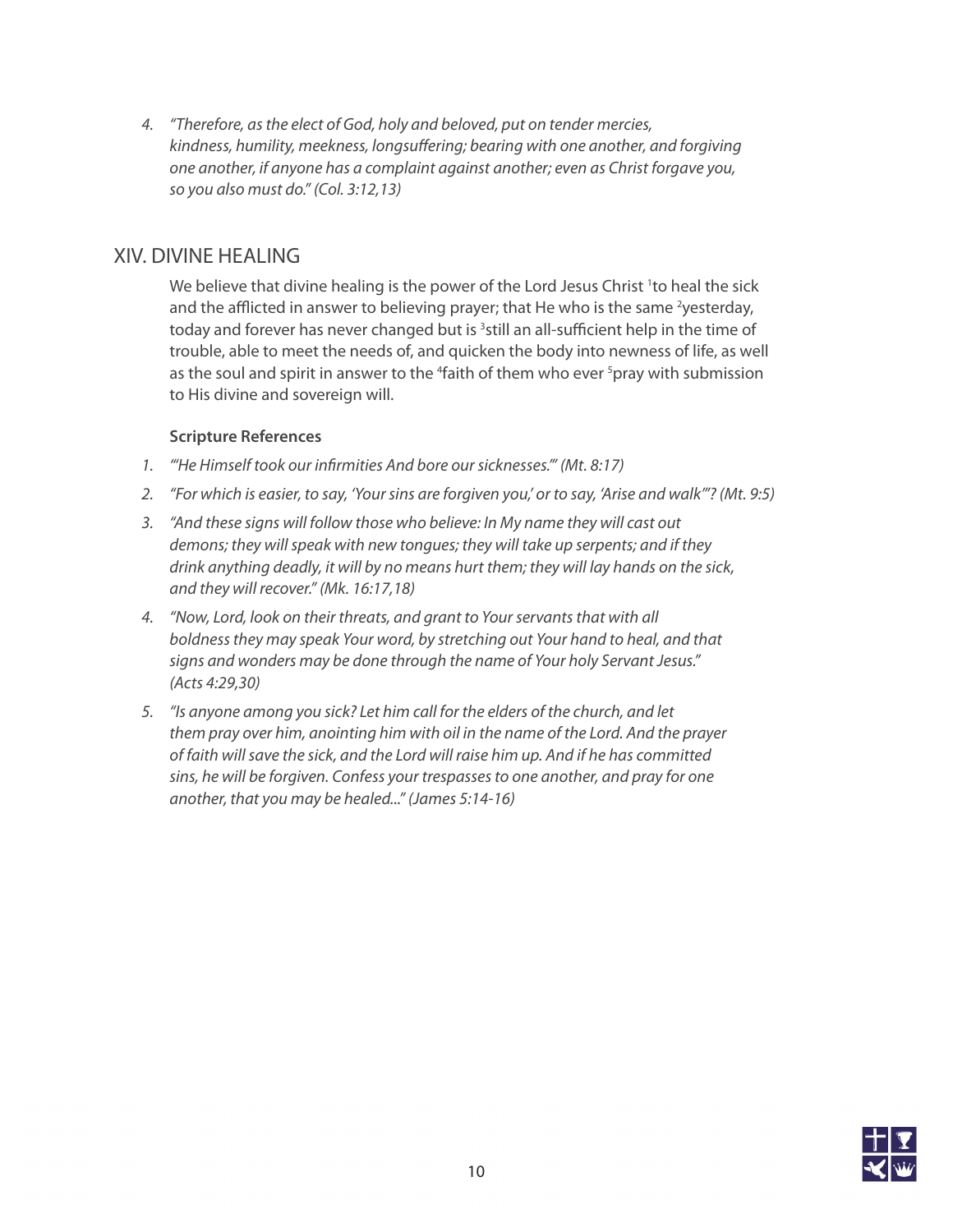# XV. THE SECOND COMING OF CHRIST

We believe that the second coming of Christ is personal and imminent; that He will descend from Heaven <sup>1</sup>in the clouds of glory with the voice of the archangel and with the trump of God; and that at this hour, which no man knoweth beforehand, the dead in Christ shall rise, then the <sup>2</sup>redeemed that are alive and remain shall be caught up together with them in the clouds, to meet the Lord in the air, and that so shall they ever be with the Lord; that also seeing that a thousand years is as a day with the Lord, and <sup>3</sup>that no man knoweth the hour of His appearance, which we believe to be near at hand, each day should be lived as though He were <sup>4</sup>expected to appear at even, yet that in obedience to His explicit command, <sup>5</sup> Occupy till I come," the work of spreading the gospel, the sending forth of missionaries, and the general duties for the upbuilding of the church 6should be carried on as diligently, and thoroughly, as though neither ours nor the next generation should live in the flesh to see the glorious day.

- *1. "For the Lord Himself will descend from heaven with a shout, with the voice of an archangel, and with the trumpet of God. And the dead in Christ will rise first. Then we who are alive and remain shall be caught up together with them in the clouds to meet the Lord in the air. And thus we shall always be with the Lord." (1 Thess. 4:16,17)*
- *2. "...denying ungodliness and worldly lusts, we should live soberly, righteously, and godly in the present age, looking for the blessed hope and glorious appearing of our great God and Savior Jesus Christ." (Titus 2:12,13)*
- *3. "But of that day and hour no one knows, not even the angels of heaven, but My Father only. Watch therefore, for you do not know what hour your Lord is coming. Therefore you also be ready, for the Son of Man is coming at an hour you do not expect." (Mt. 24:36,42,44)*
- *4. "...so Christ was offered once to bear the sins of many. To those who eagerly wait for Him He will appear a second time, apart from sin, for salvation." (Heb. 9:28)*
- *5. " ...'Do business till I come.'" (Lk. 19:13)*
- *6. "Let your waist be girded and your lamps burning; and you yourselves be like men who wait for their master, when he will return from the wedding, that when he comes and knocks they may open to him immediately. Blessed are those servants whom the master, when he comes, will find watching. Assuredly, I say to you that he will gird himself and have them sit down to eat, and will come and serve them." (Lk. 12:35-37)*

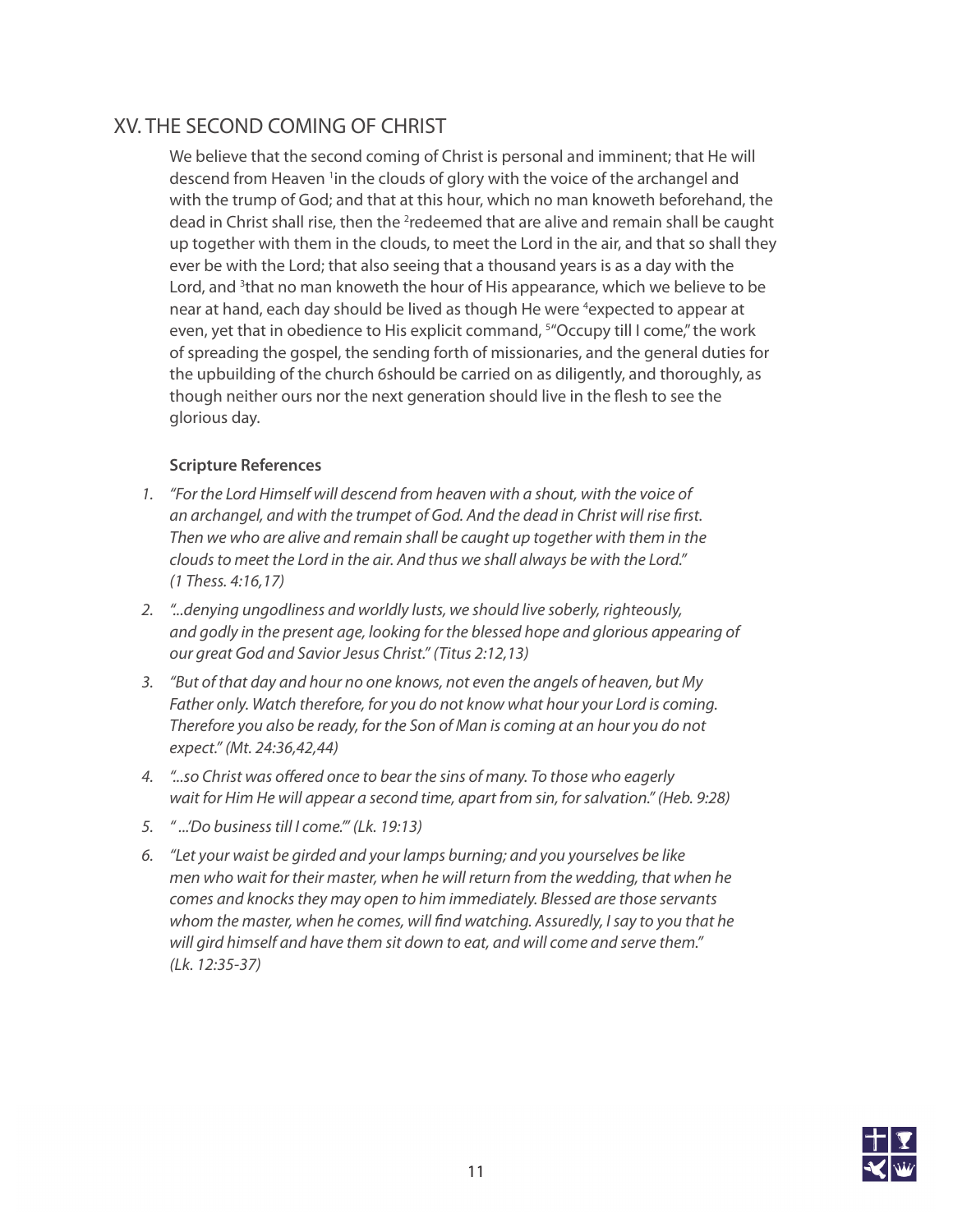# XVI. CHURCH RELATIONSHIP

We believe that having accepted the Lord Jesus Christ as personal Savior and King, and having thus been born into the family and invisible body or church of the Lord, it is the sacred duty of the believer, whenever this lies within his power, <sup>1</sup>to identify himself with, and <sup>2</sup>labor most earnestly for the upbuilding of God's kingdom with the <sup>3</sup>visible church of Christ upon the earth; and that such visible church is a congregation of believers, who have associated themselves together in Christian fellowship and in the <sup>4</sup>unity of the Spirit, observing the ordinances of Christ, worshipping Him in the beauty of holiness, <sup>5</sup>speaking to each other in psalms, and hymns and spiritual songs, reading and proclaiming His Word, laboring for the salvation of souls, giving their temporal means to carry on His work, edifying, encouraging, establishing one another in the most holy faith, and working harmoniously together as dear children who are many members but one body of which Christ is head.

- *1. "I will praise the LORD with my whole heart, In the assembly of the upright and in the congregation." (Ps. 111:1)*
- *2. "And let us consider one another in order to stir up love and good works, not forsaking the assembling of ourselves together, as is the manner of some, but exhorting one another, and so much the more as you see the Day approaching." (Heb. 10:24,25)*
- *3. "...And the Lord added to the church daily those who were being saved." (Acts 2:47) "So the churches were strengthened in the faith, and increased in number daily." (Acts. 16:5)*
- *4. "so we, being many, are one body in Christ, and individually members of one another." (Rom. 12:5) (Also, Rom. 12:6-8)*
- *5. "Then those who feared the LORD spoke to one another, And the LORD listened and heard them; So a book of remembrance was written before Him For those who fear the LORD And who meditate on His name. 'They shall be Mine,' says the LORD of hosts, 'On the day that I make them my jewels, And I will spare them As a man spares his own son who serves him.'" (Mal. 3:16,17)*

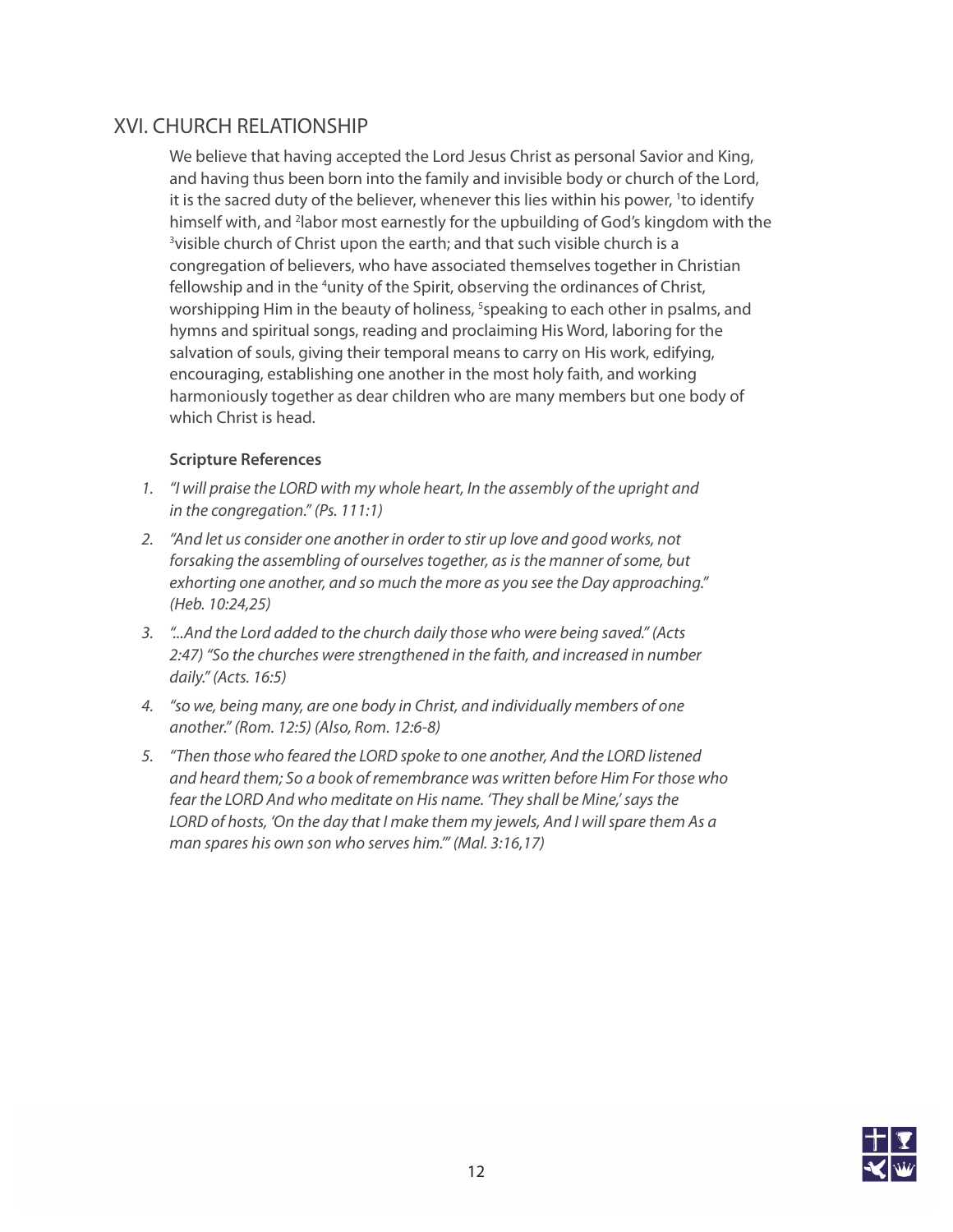## XVII. CIVIL GOVERNMENT

We believe that the civil government is of <sup>1</sup>divine appointment, for the interests and good order of human society; and that governors and rulers should be prayed for, obeyed, and upheld, at all times except only in <sup>2</sup>things opposed to the will of our Lord Jesus Christ, who is the <sup>3</sup>ruler of the conscience of His people, <sup>4</sup>the King of Kings, and the Lord of Lords.

#### **Scripture References**

- *1. "...the authorities that exist are appointed by God...For rulers are not a terror to good works, but to evil..." (Rom. 13:1,3) (Also, Deut. 16:18; 2 Sam. 23:3; Ex.18:21-23; Jer. 30:21)*
- *2. "'...We ought to obey God rather than men..'" (Acts 5:29) "...do not fear those who kill the body but cannot kill the soul." (Mt. 10:28) (Also Dan. 3:15-18;6:7-10; Acts 4:18-20)*
- *3. "...One is your Teacher, the Christ..." (Mt. 23:10)*
- *4. "And He has on His robe and on His thigh a name written: KING OF KINGS AND LORD OF LORDS." (Rev. 19:16) (Also, Ps. 72:11, Rom. 14:9-13)*

## XVIII. JUDGEMENT

We believe that the dead both small and great shall be raised up and stand with the living before the <sup>1</sup>judgement seat of God; and that then a solemn and awful separation shall take place wherein the <sup>2</sup>wicked shall be adjudged to everlasting punishment and the righteous to life eternal; and that this judgement will fix forever the final state of men in heaven or in hell on principles of righteousness as set forth in His holy Word.

- *1. "For we must all appear before the judgment seat of Christ, that each one may receive the things done in the body, according to what he has done, whether good or bad." (2 Cor. 5:10)*
- *2. "The son of Man will send out His angels, and they will gather out of His kingdom all things that offend, and those who practice lawlessness, and will cast them into the furnace of fire. There will be wailing and gnashing of teeth. Then the righteous will shine forth as the sun in the kingdom of their Father. He who has ears to hear, let him hear!" (Mt. 13:41-43)*

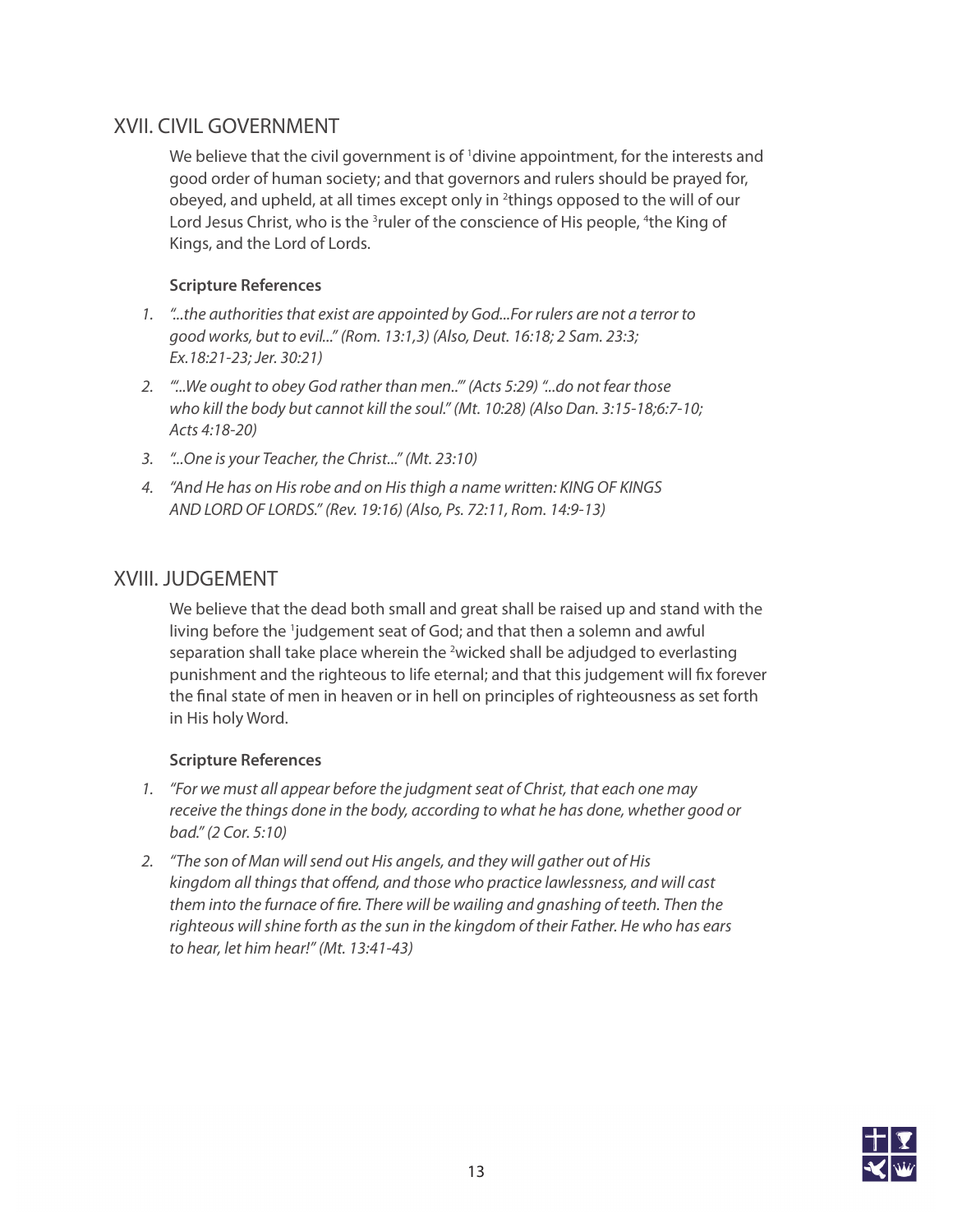## XIX. HEAVEN

We believe that Heaven is the <sup>1</sup>indescribably glorious habitation of the living God; and that thither the Lord has <sup>2</sup>gone to prepare a place for His children; that unto this four-square city, whose builder and maker is God, the earnest believers who have washed their robes in the blood of the Lamb and have overcome by the word of their testimony will be carried; that the Lord Jesus Christ will present them to the Father without spot or wrinkle; and that there is unutterable joy when they will ever behold His wonderful face, in an everlasting kingdom where unto comes no 3darkness nor night, neither sorrow, <sup>4</sup>tears, pain, nor 5death, and wherein hosts of attending angels sweep their harps, sing the praises of our King, and bowing down before the throne, cry: "Holy, holy, holy."

#### **Scripture References**

- *1. "...as it is written, 'eye has not seen, nor ear heard, Nor have entered into the heart of man The things which God has prepared for those who love Him.'" (1 Cor. 2:9)*
- *2. "In My Father's house are many mansions; if it were not so, I would have told you. I go to prepare a place for you." (Jn. 14:2)*
- *3. "There shall be no night there. They need no lamp nor light of the sun, for the Lord God gives them light. And they shall reign forever and ever." (Rev. 22:5)*
- *4. "And God will wipe away every tear from their eyes; there shall be no more death, nor sorrow, nor crying. There shall be no more pain, for the former things have passed away." (Rev. 21:4)*
- *5. "Therefore they are before the throne of God, and serve Him day and night in His temple. And He who sits on the throne will dwell among them. They shall neither hunger anymore nor thirst anymore; the sun shall not strike them, nor any heat; for the Lamb who is in the midst of the throne will shepherd them and lead them to living fountains of waters. And God will wipe away every tear from their eyes." (Rev. 7:15-17)*

### XX. HELL

We believe that hell is a place of outer darkness and deepest sorrow, where the worm dieth not and the fire is not quenched; a place prepared for the devil and his angels, where there shall be weeping and <sup>1</sup>wailing and gnashing of teeth, a place of grief and eternal regret on the part of them who have rejected the mercy, love and tenderness of the crucified Savior, choosing death rather than life; and that there into a <sup>2</sup>lake that burns with fire and brimstone shall be cast the <sup>3</sup>unbelieving, the abominable, the murderers, sorcerers, idolaters, all liars, and they who <sup>4</sup>have rejected and spurned the love and sacrifice of a bleeding Redeemer, — passing the cross to their doom, 5in spite of every entreaty and warning of the Holy Spirit.

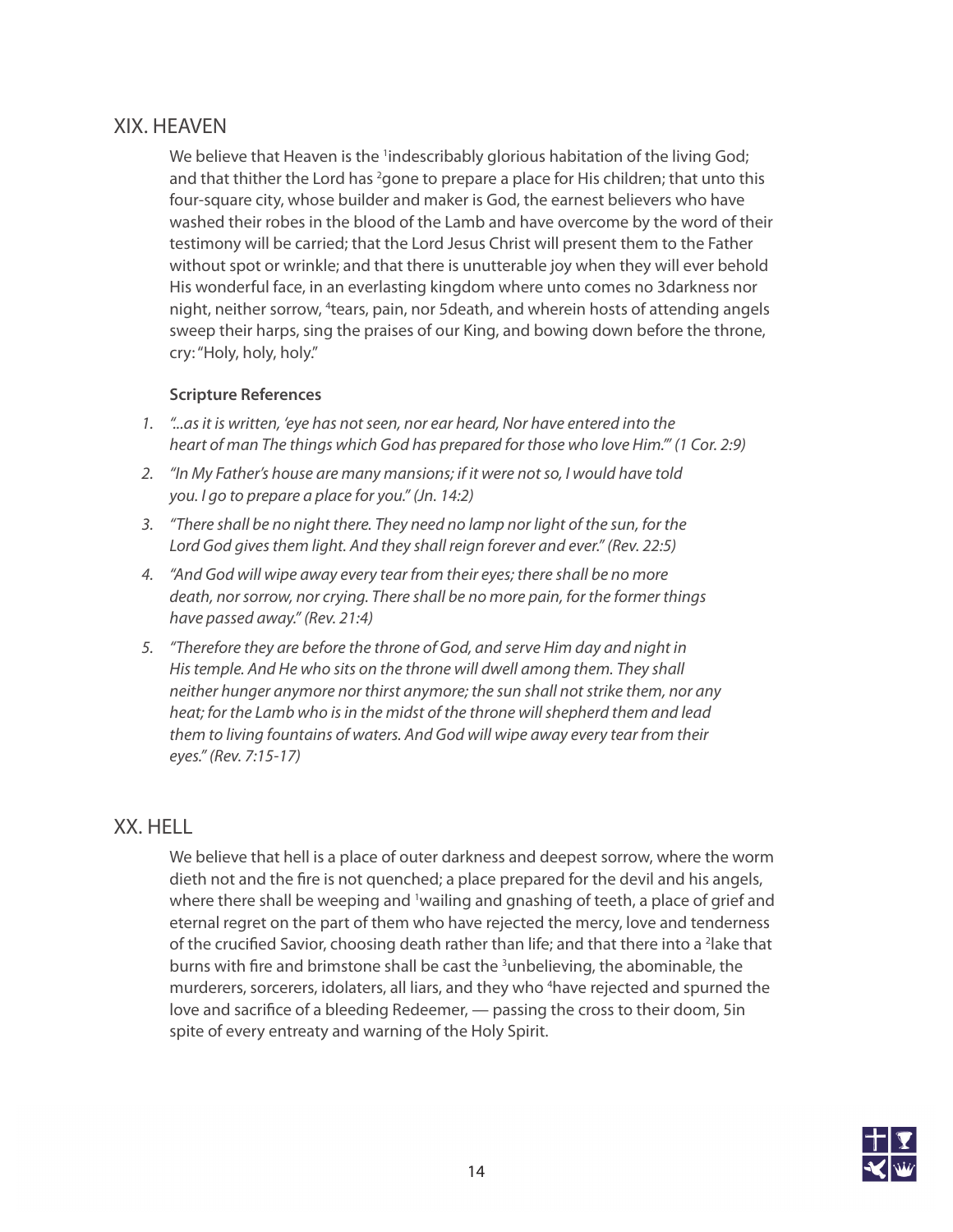#### **Scripture References**

- *1. "The Son of Man will send out His angels, and they will gather out of His kingdom all things that offend, and those who practice lawlessness, and will cast them into the furnace of fire. There will be wailing and gnashing of teeth." (Mt. 13:41,42)*
- *2. "The devil, who deceived them, was cast into the lake of fire and brimstone where the beast and the false prophet are. And they will be tormented day and night forever and ever. And anyone not found written in the Book of Life was cast into the lake of fire." (Rev. 20:10,15)*
- *3. "he himself shall also drink of the wine of the wrath of God, which is poured out full strength into the cup of His indignation. He shall be tormented with fire and brimstone in the presence of the holy angels and in the presence of the Lamb. And the smoke of their torment ascends forever and ever..." (Rev. 14:10,11)*
- *4. "Then He will also say to those on the left hand, 'Depart from Me, you cursed, into the everlasting fire prepared for the devil and his angels.'" (Mt. 25:41) "If your hand causes you to sin, cut it off. It is better for you to enter into life maimed, rather than having two hands, to go to hell, into the fire that shall never be quenched– where 'Their worm does not die, And the fire is not quenched.'" (Mk. 9:43,44)*
- *5. "... 'As I live,' says the LORD God, 'I have no pleasure in the death of the wicked, but that the wicked turn from his way and live. Turn, turn from your evil ways! For why should you die, O house of Israel?'" (Ezekiel 33:11)*

## XXI. EVANGELISM

We believe that seeing then that all these things shall be dissolved, and that the end of all things is at hand, the redeemed children of the Lord Jehovah <sup>1</sup>should rise and shine forth as a light that cannot be hid, a city set upon a hill, <sup>2</sup>speeding forth the gospel to the ends of the earth, girding the globe with the message of salvation, declaring with burning zeal and earnestness the whole counsel of God that when the Lord of Glory shall appear, they shall be found standing, with their loins girded about with truth, their activities and ministry laden down with the wealth of jewels they have won and guarded for Him, the precious <sup>3</sup>souls, whom, by their faithful testimony they have been instrumental in leading from <sup>4</sup>darkness into light; that soul winning is <sup>5</sup>the one big business of the Church upon earth; and that therefore every weight and hindrance which would tend to quench the flame or hamper the efficiency of <sup>6</sup>world-wide evangelism should be cut off and cast away as unworthy of the Church, 7detrimental to the most sacred cause of Christ and contrary to 8th great commission by our Lord.

#### **Scripture References**

*1. "I charge you therefore before God and the Lord Jesus Christ, who will judge the living and the dead at His appearing and His kingdom: Preach the word! Be ready in season and out of season. Convince, rebuke, exhort, with all longsuffering and teaching." (2 Tim. 4:1,2)*